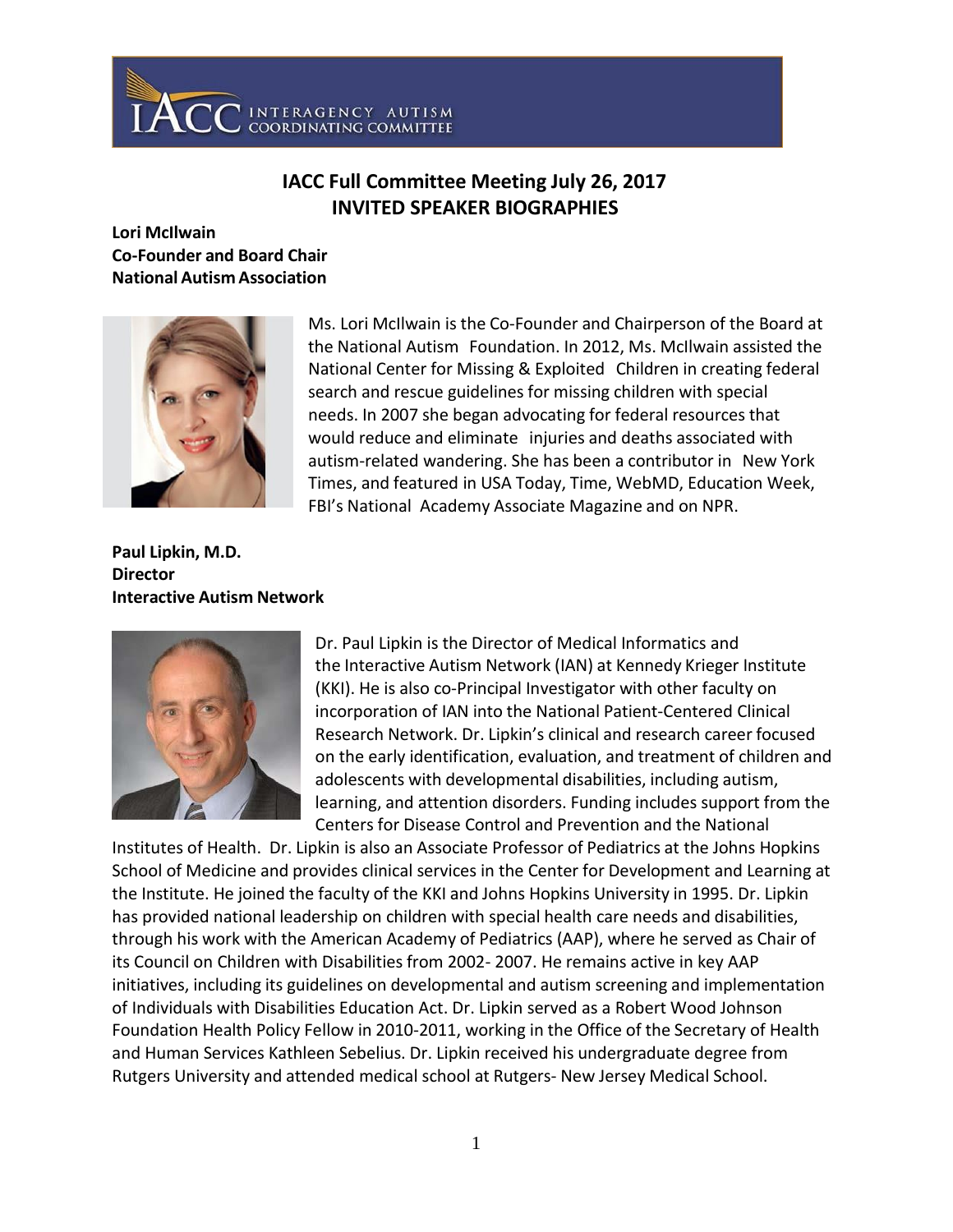

#### **JaLynn Prince President and Founder Madison House Autism Foundation**



JaLynn Prince is Co-Founder and President of Madison House Autism Foundation (MHAF), one of the first and only organizations in this country working exclusively on the issues facing adults on the autism spectrum. She works on nationwide topics of housing, employment, education, awareness, medical services, safety, concerns involving individuals on the spectrum, and matters confronting family members dealing with autism. The foundation was recently gifted a 400-acre farm in Montgomery County, Maryland, which is serving as an inclusive place for workforce development, respite, therapeutic riding,

agricultural involvement and, eventually, housing for adults on the autism spectrum. Additionally, she is a member of the Royal Academy of Medicine and is one of the authors of *Autism Spectrum Disorder in Mid and Later Life*. She serves on advisory boards of universities and has spoken nationally and internationally about the issues confronting families dealing with autism. Prior to the creation of MHAF, Mrs. Prince worked in broadcasting, management consulting, as a press secretary on Capitol Hill, public relations, community development, and as an arts administrator. Her son Madison, 27, is on the autism spectrum.

## **Adrienne McBride Executive Director Madison House Autism Foundation**



Adrienne McBride oversees all aspects of the Madison House Autism Foundation. Her focus is overall strategic and operational responsibility for Madison House's staff, programs, and mission. Currently, Adrienne serves as a Board Director for the League of Women Voters-Montgomery County and is active on the Education, Budget and Fundraising Committees. She chairs its Montgomery County Budget Process review committee and is a longtime volunteer for Holy Cross Home Care and Hospice. Previously Ms. McBride worked for Silver Spring Community Vision and Shepherd's Table to

help address the issue of homelessness in Montgomery County and pursue a career in nonprofits. Later, she held a director position at the Universities at Shady Grove for the University of Maryland. Ms. McBride received her bachelor's degree from Fairfield University, CT and a Masters of International Business Management (Marketing).